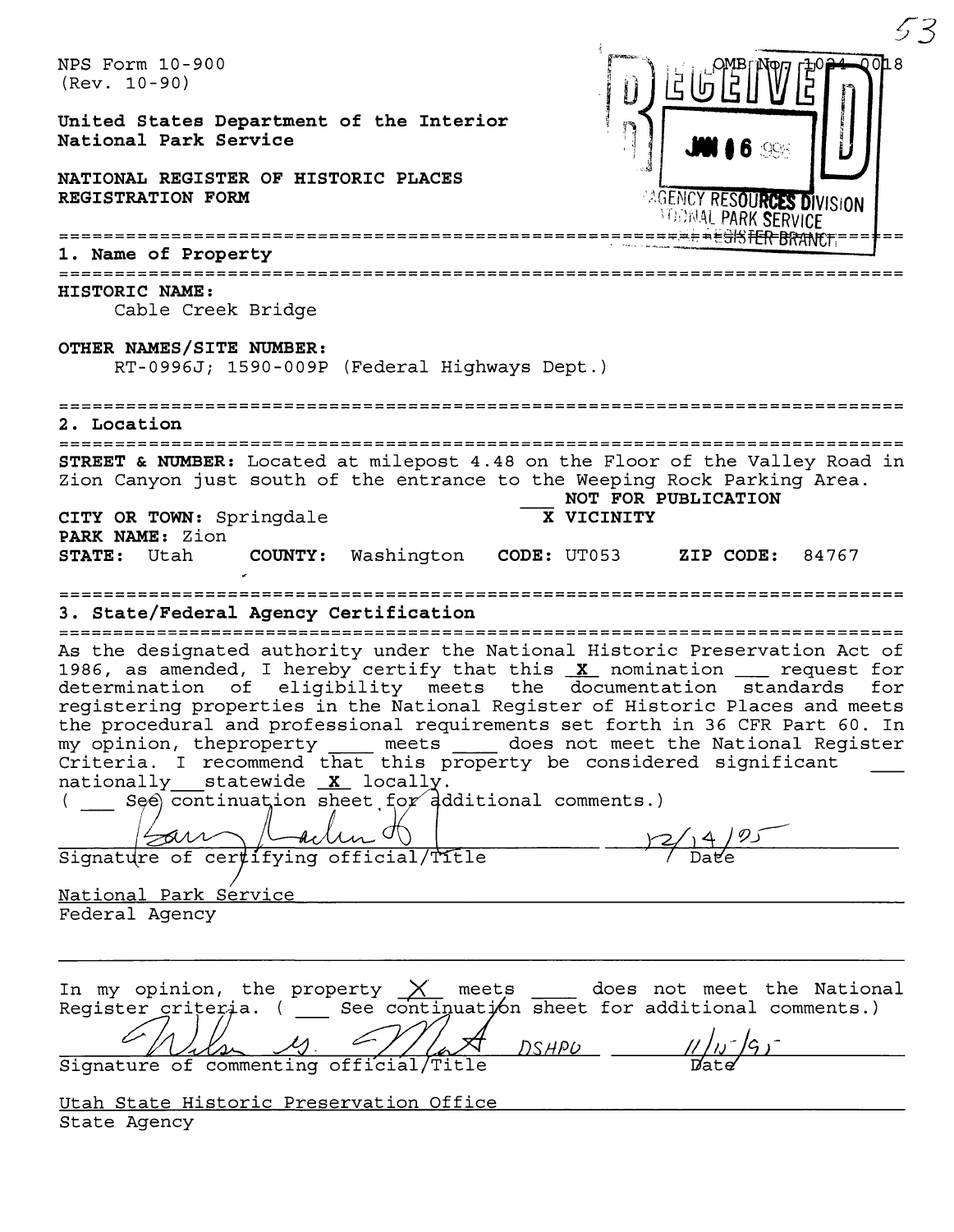| National Park Service Certification                                                                                                                                                                                                         |                                                                               |  |  |
|---------------------------------------------------------------------------------------------------------------------------------------------------------------------------------------------------------------------------------------------|-------------------------------------------------------------------------------|--|--|
| I hereby certify that this property is:                                                                                                                                                                                                     | 'Usignature of Keeper/Date of<br>Action                                       |  |  |
| entered in the National Register.<br>See continuation sheet.<br>determined eligible for the<br>National Register.<br>See continuation sheet.<br>determined not eligible for the<br>National Register.<br>removed from the National Register | Entered in the<br>National Register                                           |  |  |
| other, (explain):                                                                                                                                                                                                                           |                                                                               |  |  |
| Classification                                                                                                                                                                                                                              |                                                                               |  |  |
| Ownership of Property                                                                                                                                                                                                                       | Category of Property                                                          |  |  |
| private<br>public-local<br>public-State<br>public-Federal                                                                                                                                                                                   | building<br>district<br>site<br>$\frac{1}{\mathbf{X}}$<br>structure<br>object |  |  |
| Name of related multiple property listing<br>Zion National Park MRA                                                                                                                                                                         |                                                                               |  |  |
| Number of Resources within Property<br>Contributing Noncontributing                                                                                                                                                                         |                                                                               |  |  |
| 0<br>Ω<br>1                                                                                                                                                                                                                                 | building<br>O<br>sites<br>structures<br>0<br>objects<br>Total                 |  |  |
| Number of contributing resources previously listed in the<br>National Register<br>Ω                                                                                                                                                         |                                                                               |  |  |
| ======================<br>6. Function or Use                                                                                                                                                                                                |                                                                               |  |  |
| Historic Functions<br>Category:<br>TRANSPORTATION                                                                                                                                                                                           | Subcategory:<br>Road-related: bridge                                          |  |  |
| Current Functions<br>Category:<br>TRANSPORTATION                                                                                                                                                                                            | Subcategory:<br>Road-related: bridge                                          |  |  |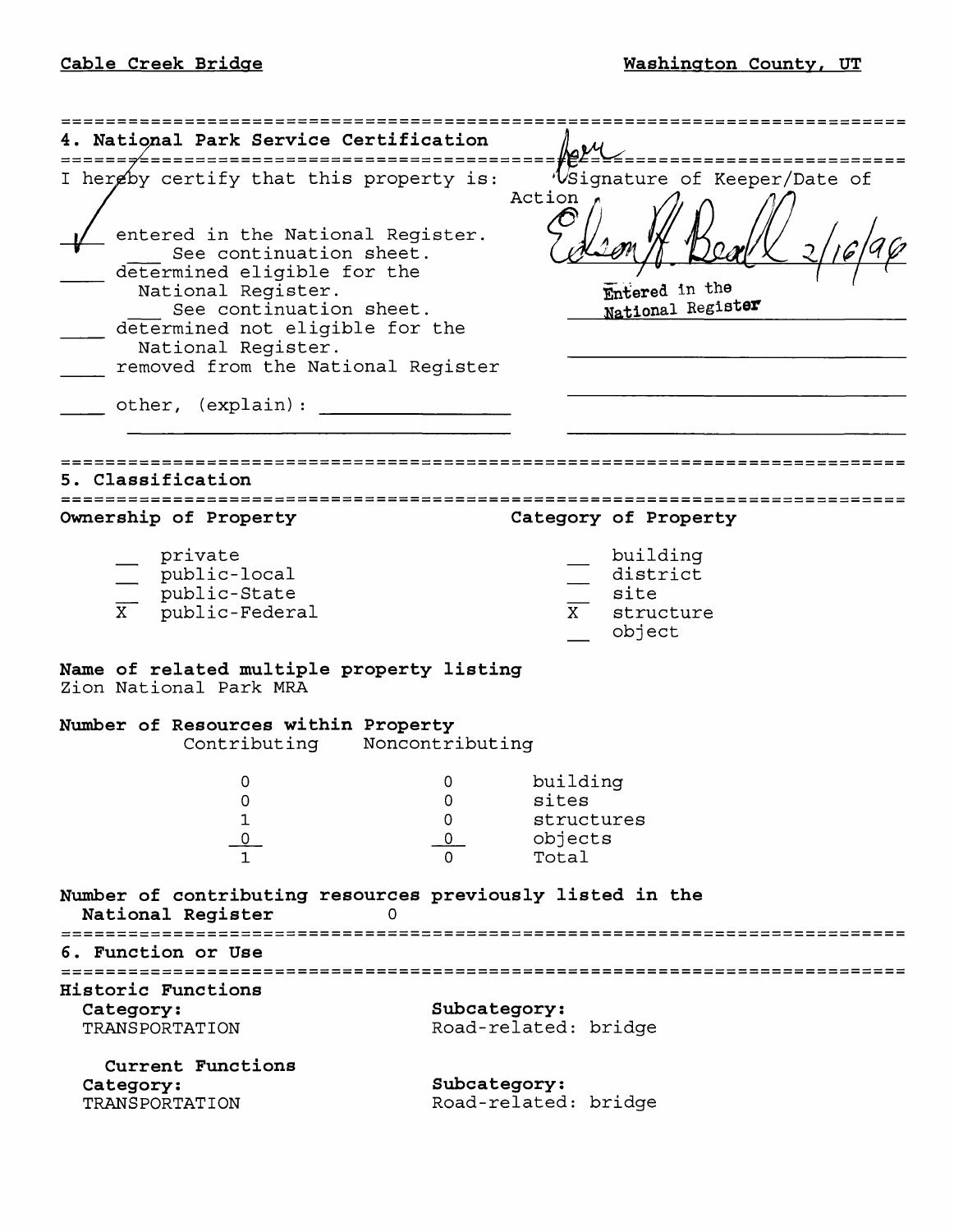#### **7. Description**

**Architectural Classification:**

Other: NFS Rustic

## **Materials**

| foundation | N/A |
|------------|-----|
| walls      | N/A |
| roof       | N/A |
| other      | N/A |

## **NARRATIVE DESCRIPTION**

SEE CONTINUATION SHEETS

# **8. Statement of Significance Applicable National Register Criteria**

- X A Property is associated with events that have made a significant contribution to the broad patterns of our history.
- B Property is associated with the lives of persons significant in our past.
- X C Property embodies the distinctive characteristics of a period, or method of construction or represents the work of a master, or possesses high artistic values, or represents a significant and distinguishable entity whose components lack individual distinction.
- D Property has yielded, or is likely to yield, information important in prehistory or history.

## **Criteria Considerations**

- A owned by a religious institution or used for religious purposes.
- 
- C a birthplace or a grave.
- D a cemetery.
- E a reconstructed building, object, or structure. structure.<br>F a commemorative property.
- F a commemorative property.<br>G less than 50 vears of age
- B removed from its original location.<br>
C a birthplace or a grave.<br>
D a cemetery.<br>
 E a reconstructed building, object, o<br>
F a commemorative property.<br>
G less than 50 years of age or achiev less than 50 years of age or achieved significance within the past 50 years.

## **Areas of Significance**

Landscape Architecture Transportation

## **Period of Significance** 1932

## **Significant Dates** 1932 - Built

**Significant Person N/A Cultural Affiliation N/A**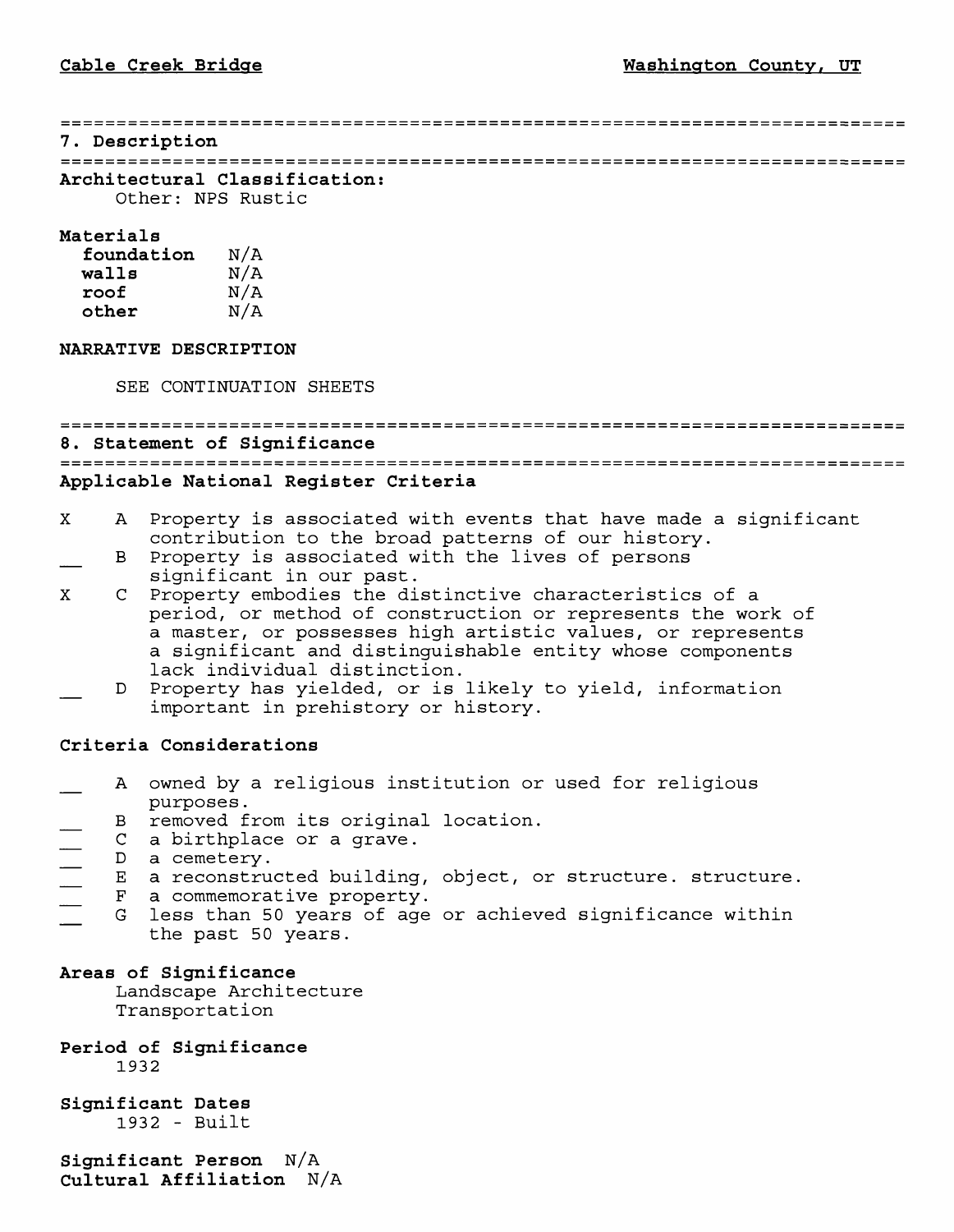## **Architect/Builder**

| Merrit, Chapman and Scott Inc. | Builder  |
|--------------------------------|----------|
| Bureau of Public Roads         | Engineer |
|                                |          |

**Narrative Statement of Significance**

SEE CONTINUATION SHEETS

**9. Major Bibliographical References** 

## **Bibliography**

SEE CONTINUATION SHEETS

## **Previous documentation on file (NFS)**

- \_ preliminary determination of individual listing (36 CFR 67) has been requested.
- X previously listed in the National Register
- \_ previously determined eligible by the National Register
- $\equiv$  designated a National Historic Landmark
- \_ recorded by Historic American Buildings Survey
- #
- X recorded by Historic American Engineering Record # UT-73A

## **Primary Location of Additional Data:**

imary Location of Additional Data:<br>\_\_ State Historic Preservation Office

- \_\_ State Historic Pre<br>\_\_ Other State agency
- $\overline{X}$  Federal agency
- \_ Local government
- \_\_ University
- \_ Other

Name of repository: Zion National Park Archives

**10. Geographical Data** 

**Acreage of Property 0.1**

### **UTM References**

**Zone Easting Northing** 12 328100 4126430

## **Verbal Boundary Description**

The bridge is located in unsurveyed area of Township 4OS, R9W in Washington County. The boundaries extend 10 feet on each side of the paved road bed and include the abutments and guardrails of the structure. The Cable Creek Bridge is on the Floor of the Valley Road which is an approximately 7.5 mile long automobile road that starts at the intersection with the Zion-Mt. Carmel Highway and terminates at the Temple of Sinawava Parking Area.

## **Boundary Justification**

The boundaries are drawn to include the bridge and its immediate setting.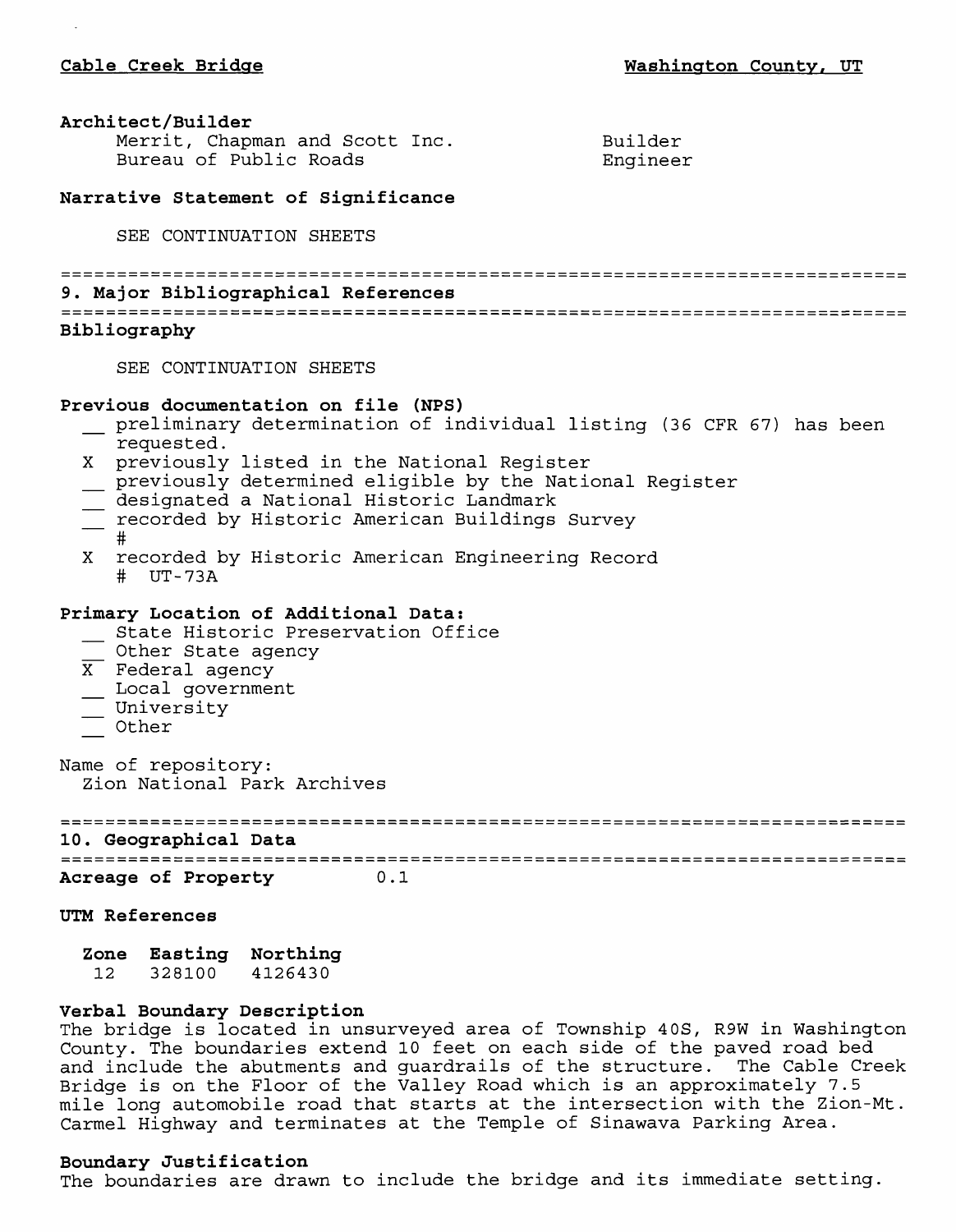**11. Form Prepared By** NAME/TITLE: Robert Sontag, Historian ORGANIZATION: National Park Service DATE: 7/27/1995 STREET & NUMBER: 12795 W. Alameda Parkway, PO 25287 PHONE: 303-969-2760 CITY/TOWN: Lakewood **Property Owner** Name: Zion National Park<br>Street: N/A telephone: (801) 772-3256 City: Springdale, Utah State: Utah Zip Code: 84767-1099 Paperwork Reduction Act Statement: This information is being collected for applications to the National Register of Historic Places to nominate properties for listing or determine eligibility for listing, to list properties, and to amend existing listings. Response to this request is required to obtain a benefit in accordance with the National Historic Preservation Act as amended (16 U.S.C. 470 et seq.).

Estimated Burden Statement: Public reporting burden for this form is estimated to average 18.1 hours per response including time for reviewing instructions, gathering and maintaining data, and completing and reviewing the form. Direct comments regarding this burden estimate or any aspect of this form to the Chief, Administrative Services Division, National Park Service, P.O. Box 37127, Washington, DC 20013-7127; and the Office of Management and Budget, Paperwork Reduction Projects (1024-0018), Washington, DC 20503.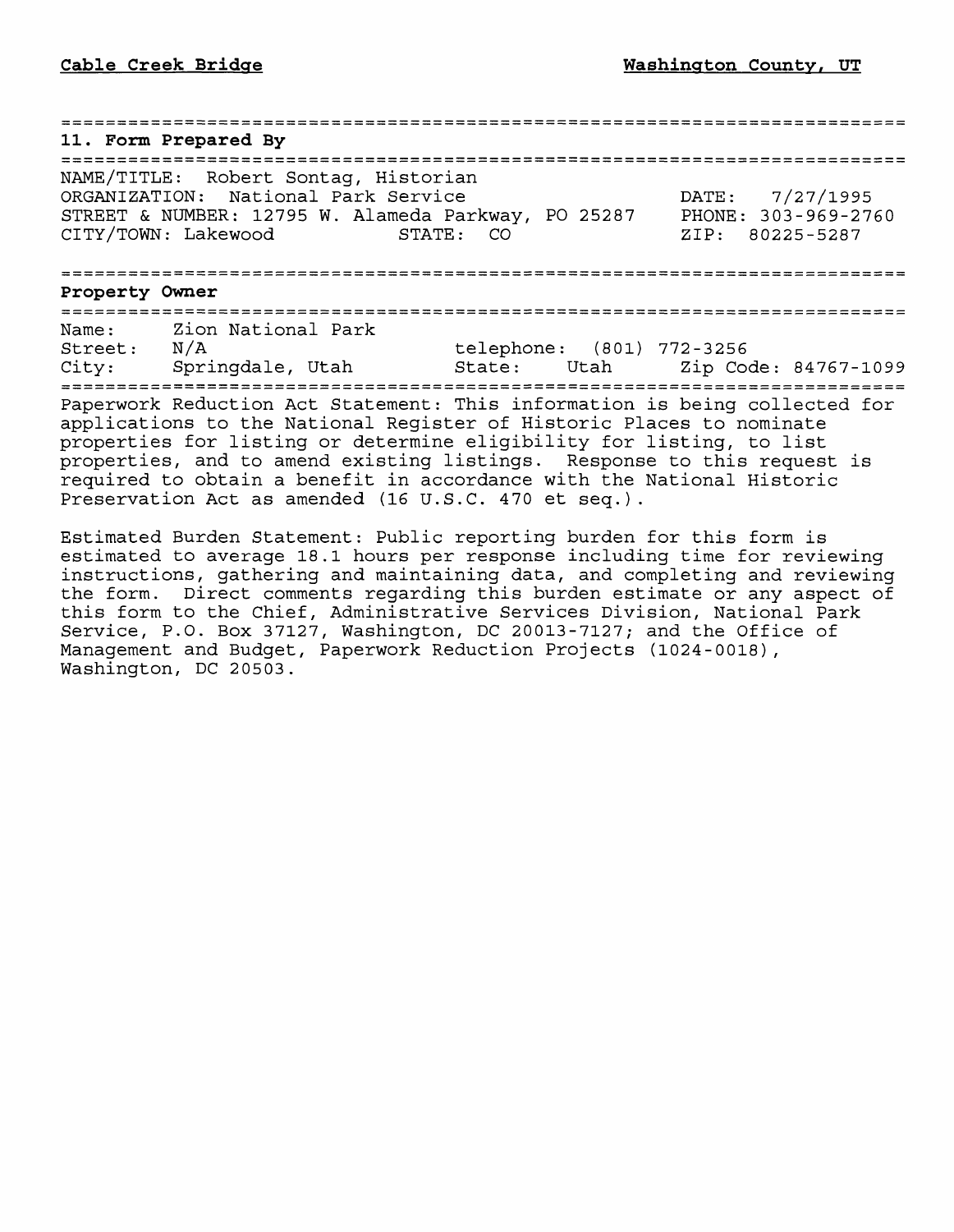**(8-86)**

**United States Department of the Interior National Park Service**

**NATIONAL REGISTER OF HISTORIC PLACES CONTINUATION SHEET**

**Washington County, UT Section 7,8 Page 1 Zion National Park MRA**

#### **DESCRIPTION**

The Cable Creek Bridge is located at milepost 4.48 on the Floor of the Valley Road in Zion Canyon just south of the entrance to the Weeping Rock Parking Area, in Zion National Park. The Floor of the Valley Road is an approximately 7.5 mile long automobile road that starts at the intersection with the Zion-Mt. Carmel Highway and terminates at the Temple of Sinawava Parking Area.

The rustic design bridge is a single-span concrete bridge with stone abutments measuring approximately 102 feet long with a 20-foot wide roadway and two flanking 3-foot wide sidewalks. Sandstone curbing separates the roadbed from the pedestrian walks. The overall deck width is 29 feet 3 inches. The bridge structure consists of 4 turned down concrete beams with integral deck spanning 35 feet between stone abutments. The concrete beams bear on the abutments approximately 15 feet above Cable Creek allowing for a bridle path and associated rusticated stone retaining wall to pass beneath on the south end. Each approach to the bridge is flanked by two rusticated ashlar stone abutments that gently curve away from the bridge and the road. All four stone abutments are approximately 3 feet higher than the road surface forming stone guardrails leading to the bridge approach.

The bridge railing is connected to the concrete deck of the bridge and runs between the north and south stone abutments. The railing consists of two horizontal wood rails supported by 5 equally spaced wood support posts measuring 2 feet 8 inches in height.

### **INTEGRITY**

The original vertical post and rail guardrail was replaced prior to 1962 with the horizontal railing described above. This alteration is sympathetic to the original design in scale and materials and does not impair the bridge's integrity. There have been minor modifications made as part of routine maintenance, but none have impacted the road's original design and appearance. The bridge has been maintained to preserve its historic character, and strongly conveys the NFS design ethic of the 1930s.

## **STATEMENT OF SIGNIFICANCE**

#### Summary

The Cable Creek Bridge is located on and historically associated with the Floor of the Valley Road. As such, it is associated with the historic context of "Landscape Architecture and Transportation" discussed in the Zion National Park multiple property nomination (see "Multiple Resources for Zion National Park nomination," listed 1987). The bridge is eligible for listing at the local level of significance under criterion A, for its association with the early park development of its transportation system, and under criterion C, as its rustic design and placement clearly illustrate the design philosophy developed by National Park Service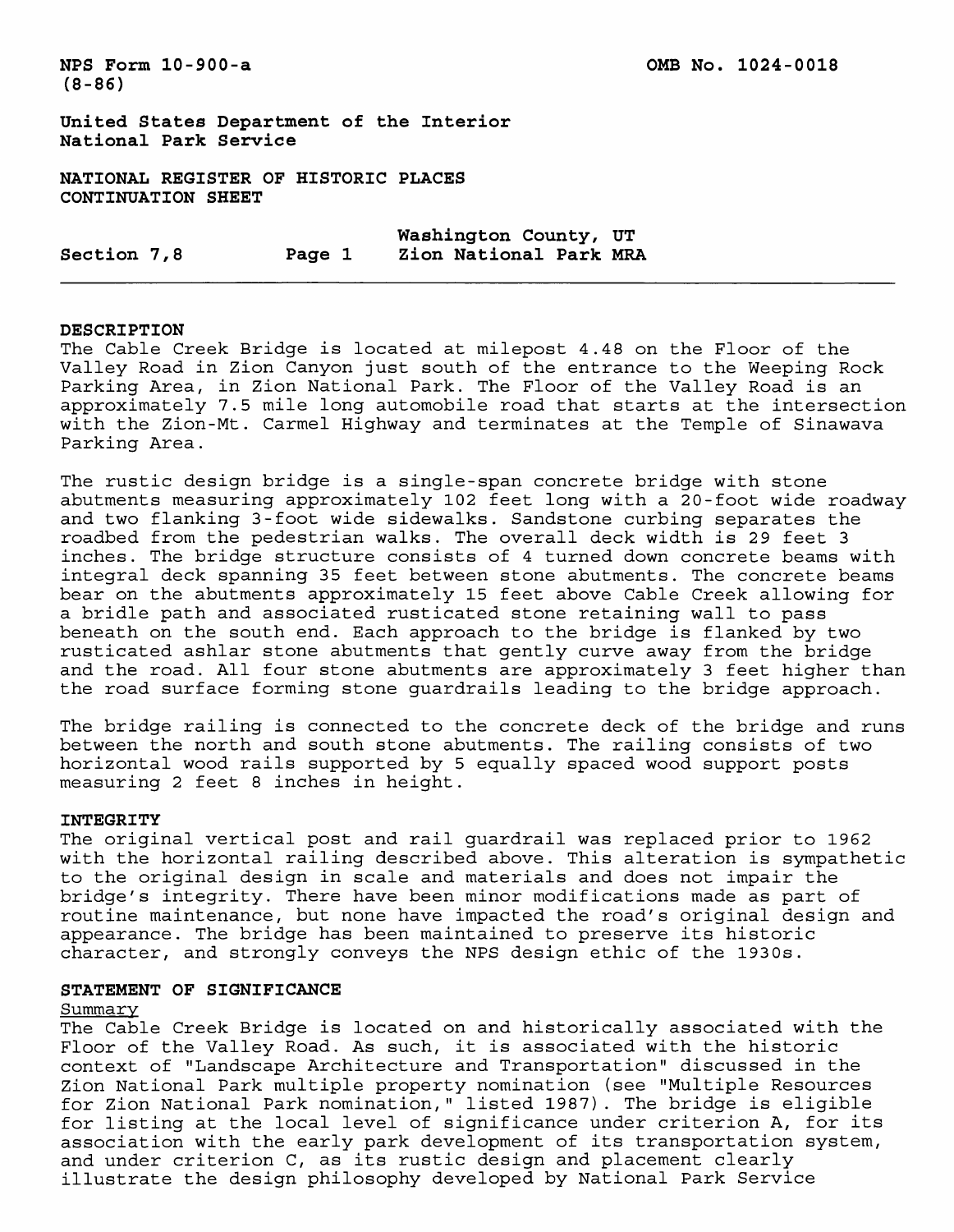**NFS Form 10-900-a OMB No. 1024-0018** 

**(8-86)**

**United States Department of the Interior National Park Service**

**NATIONAL REGISTER OP HISTORIC PLACES CONTINUATION SHEET**

**Washington County, UT**  Section 7,8 Page 2

landscape architects in the Western Office of Design and Construction during the late 1920s and early 1930s. The period of significance and significant date is 1932 when the bridge was constructed.

## Expanded Statement of Significance

The Cable Creek Bridge was constructed as part of a 1932 realignment of an earlier park road that provided vehicular access up Zion Canyon. The 1932 Floor of the Valley Road was the third of such roads constructed since the creation of the park. When President William H. Taft signed the presidential proclamation establishing Mukuntuweap National Monument in 1909 (to be designated Zion National Park in 1919) only a primitive wagon road provided access into the canyon.

In the 1916, Congress allotted \$15,000 for construction of a new road. Engineer W. O. Tufts; was sent from Washington D.C. to survey the new road. By the summer of 1917 the first automobile road into the canyon was completed. This barely passable dirt road carried visitors as far as the Cable Works at what is now the Weeping Rock Parking Area. This road, along with the Wylie tourist camp, and the new Union Pacific depot at Lund, Utah helped to establish the development of automobile touring in Zion.

In 1925, the road was replaced with the \$70,000 "Government Road." The new road was gravel surfaced, starting at the south entrance (at that time just below the North Fork of the Virgin River Bridge), continuing north up the canyon, and terminating at the Temple of Sinawava. The completion of the road coincided (by design) with Union Pacific's construction of a spur line from Lund to Cedar City and with their building of a new hotel in Cedar City as well as a new lodge in the park. These improvements marked the advent of a new era for Zion National Park tourism. Segments of the old "Government Road" can still be seen on the east slope of the canyon, up slope from the present road.

Not only was the "Government Road" a vast improvement for the occasional visitor but it also inagurated the begining of ten years of close cooperation between the National Park Service and the Union Pacific Railroad (UP) to bring visitors to the desert southwest parks of Southern Utah and Northern Arizona as part of the UP's "Grand Circle" tourism route. The "Grand Circle" included a loop through Southern Utah and Northern Arizona to include Zion, Grand Canyon, and Bryce Canyon national parks; Cedar Breaks and Pipe Spring national monuments, and the Dixie, Powell, and Kaibab national forest. By developing lodges at Zion, Grand Canyon and Bryce Canyon the UP could carry its train passengers to the train station in Cedar City, the passengers then could pay a flat fee to take an automobile excursion through the loop. The automobile portion of the loop could take anywhere from three days to two weeks, depending on the preferences of the customer.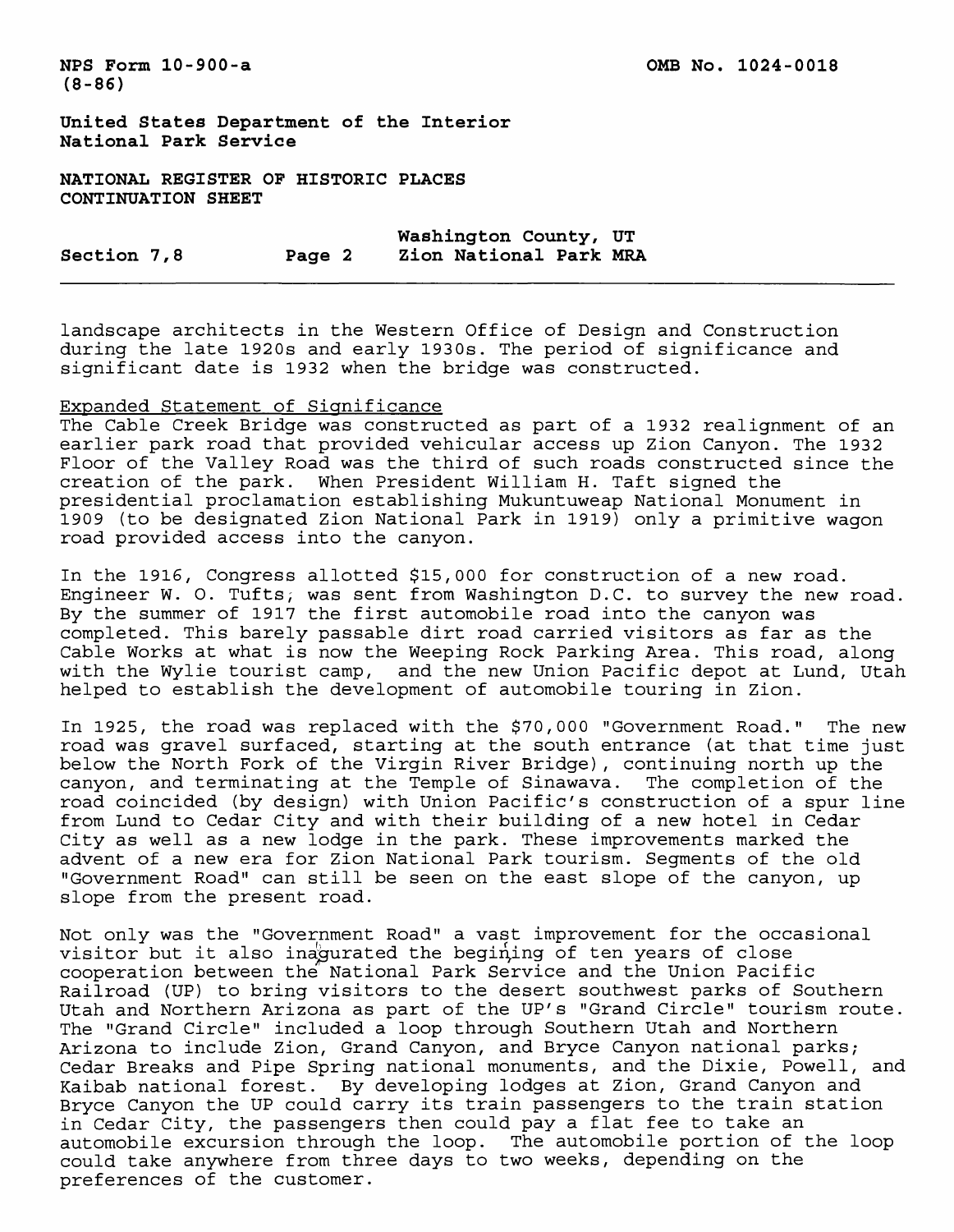**(8-86)**

**United States Department of the Interior National Park Service**

**NATIONAL REGISTER OF HISTORIC PLACES CONTINUATION SHEET**

**Washington County, UT Section 8 Page 3 Zion National Park MRA**

In 1932 work was completed on the present day Floor of the Valley Road (also referred to as the "Zion Canyon Scenic Drive"). The new road was located further down the canyon wall, closer to the canyon floor, hence the name. It continued approximately one mile further south to the new southern boundary (additional land having been acquired in 1931). Road design and construction followed the strict guidelines developed by the NFS Western Office of Design and Construction (WODC), Landscape Division.

The Western Office assigned landscape architect Harry Langley to work in Zion, Grand Canyon, and Bryce Canyon national parks and Cedar Breaks and Pipe Springs national monuments to ensure the office's design philosophy and guidelines were adhered. Langley reported to the Western Field Office but was to be responsive to park needs by assisting in the design and supervision of park projects (including the design and construction of the Floor of the Valley Road) while ensuring the preservation of a natural appearance. Guidance from the WODC included guidelines on the design of the curbing, culverts, bridges, pullouts and overlooks, intersections, guardrails, river bank revetments, and the treatment of road banks, including placement of vegetation.

Included in the original 1932 construction phase was the roadbed itself, the Cable Creek Bridge, and the bridle path which paralleled the road from the North Fork of the Virgin River Bridge all the way to the Temple of Sinawava. Incorporated into the design was the already existing parking area at the Zion Lodge and the loops for the Grotto Campground.

The Civilian Conservation Corps (CCC) was responsible for the work which took place during the remainder of the historic period (1933-1942) . The modifications continued to be directed by landscape architects from the WODC, Landscape Division and its successor, the Branch of Plans and Design also located in San Francisco, California. These modifications include: the road bank sloping and planting done in 1933-1935 to disguise the cut and fill work required by the road; the construction of several additional river revetments in 1934-1935; the construction of the Temple of Sinawava Parking Area in 1934; and the construction of the Court of the Patriarchs, Weeping Rock, Great White Throne, and Red Point (Now called Raspberry Point) parking areas in 1941-1942. The CCC was also responsible for the restoration of a road segment washed out after the sloughing of the slope dammed the river and forced it to change its course right through the roadbed in 1941. This occurred again in the spring of 1995. At the present time, the Federal Highway Administration is planning to once again restore the road bed to its original grade and location. The closing of the CCC Camps at Zion in July 1942 marked the end of Floor of the Valley Road construction projects.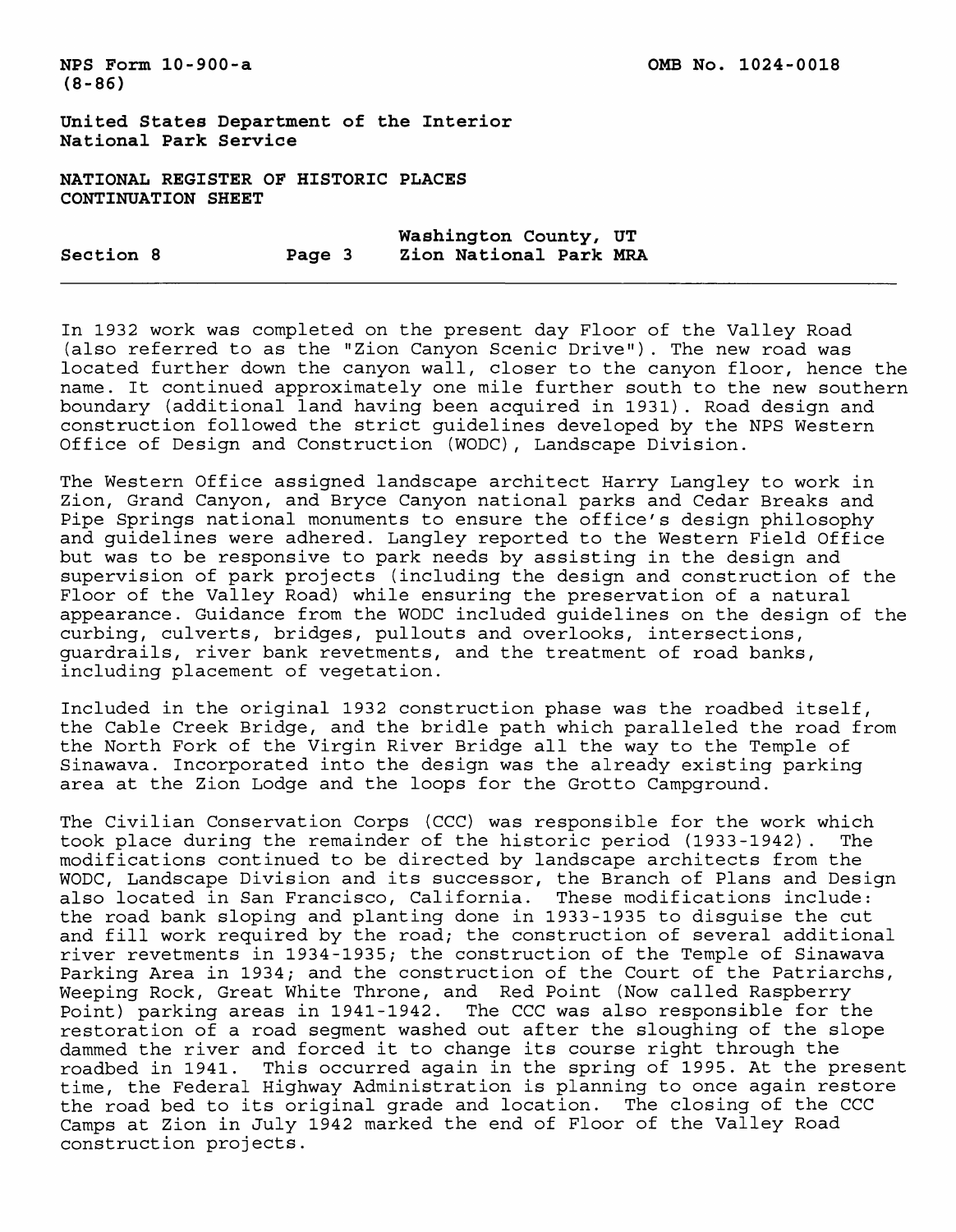**NFS Form 10-900-a OMB No. 1024-0018 (8-86)**

**United States Department of the Interior National Park Service**

**NATIONAL REGISTER OF HISTORIC PLACES CONTINUATION SHEET**

**Washington County, UT Section 9 Page 4 Zion National Park MRA**

#### **PUBLISHED SOURCES**

Anderson, Michael F.

1993 Zion National Park Roads And Bridges. Historic American Engineering Record, Washington, D.C. Pages: 1 to 70

Croteau (Designer/Compiler), Todd A., Michael F. Anderson (Author), and Richard H. Quinn (Editor)

1993 Highways in Harmony, Southwest Circle Tour Roads and Bridges. Pamphlet prepared by Historic American Engineering Record (HAER) to outline the UT-72 HAER project. Pages: 1 to 16

Harrison, Laura S.

- 1994 By Motor Through Wonderland: Historic Roads in the National Park System. National Park Service, Denver, CO. Pages: 14 to 256
- Jurale, Jim, and Nancy Witherall
	- 1987 Multiple Resources for Zion National Park. National Park Service, Denver, CO. Pages: SEC7-4 to SEC7-5

#### **UNPUBLISHED SOURCES**

Lankford (Author), Billie J.

- 1962 Final Construction Report (1960) on Project Zion 1-a, Bituminous Surfacing. U.S. Dept. of Commerce, Bureau of Public Roads, Denver, CO. Pages: 1 to 9
- Parker (Author), Thomas C.
	- 1932 Construction Report of Post Construction Account No. 504.4. National Park Service, Zion National Park, Springdale, Utah 84767. Pages: 1 to 3
	- 1938 Field Report, Plans and Design Division. National Park Service, San Francisco, CA. Pages: All
	- 1942 Final Construction Report on Flood Damage to Floor of the Valley Road and Water System. National Park Service, Zion National Park, Springdale, Utah 84767. Pages: All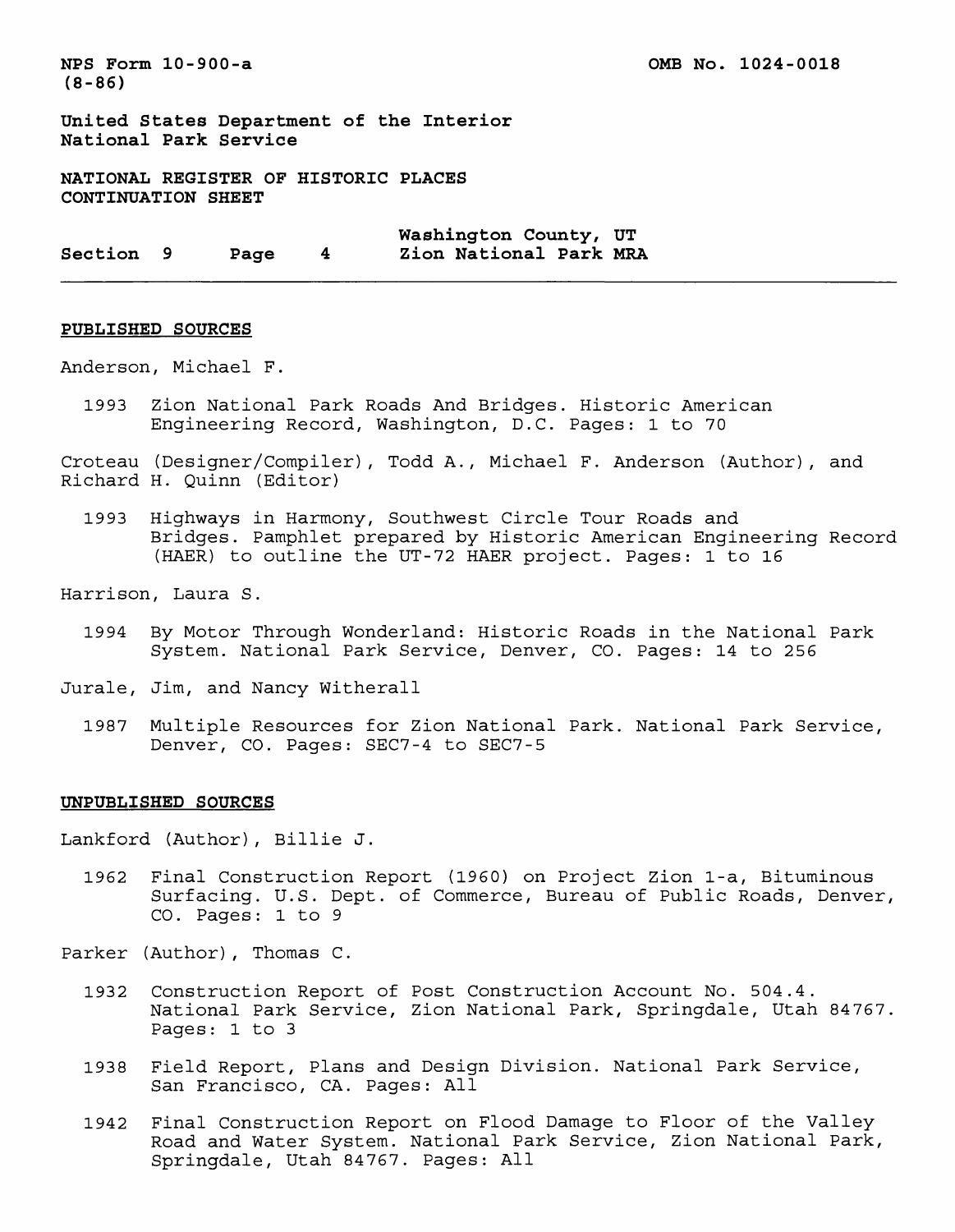**(8-86)**

**NFS Form 10-900-a 0MB No. 1024-0018** 

**United States Department of the Interior National Park Service**

**NATIONAL REGISTER OF HISTORIC PLACES CONTINUATION SHEET**

**Washington County, UT Section 9 Page 5 Zion National Park MRA**

1927 Various park design drawings from the Zion National Park to archives.

1984

- 1960 Zion National Park Masterplan. National Park Service, Zion National Park, Springdale, UT. Pages: All
- 1931 Zion National Park Superintendent's Annual Report. National Park Service, Zion National Park, Springdale, Utah 84767. Pages: All